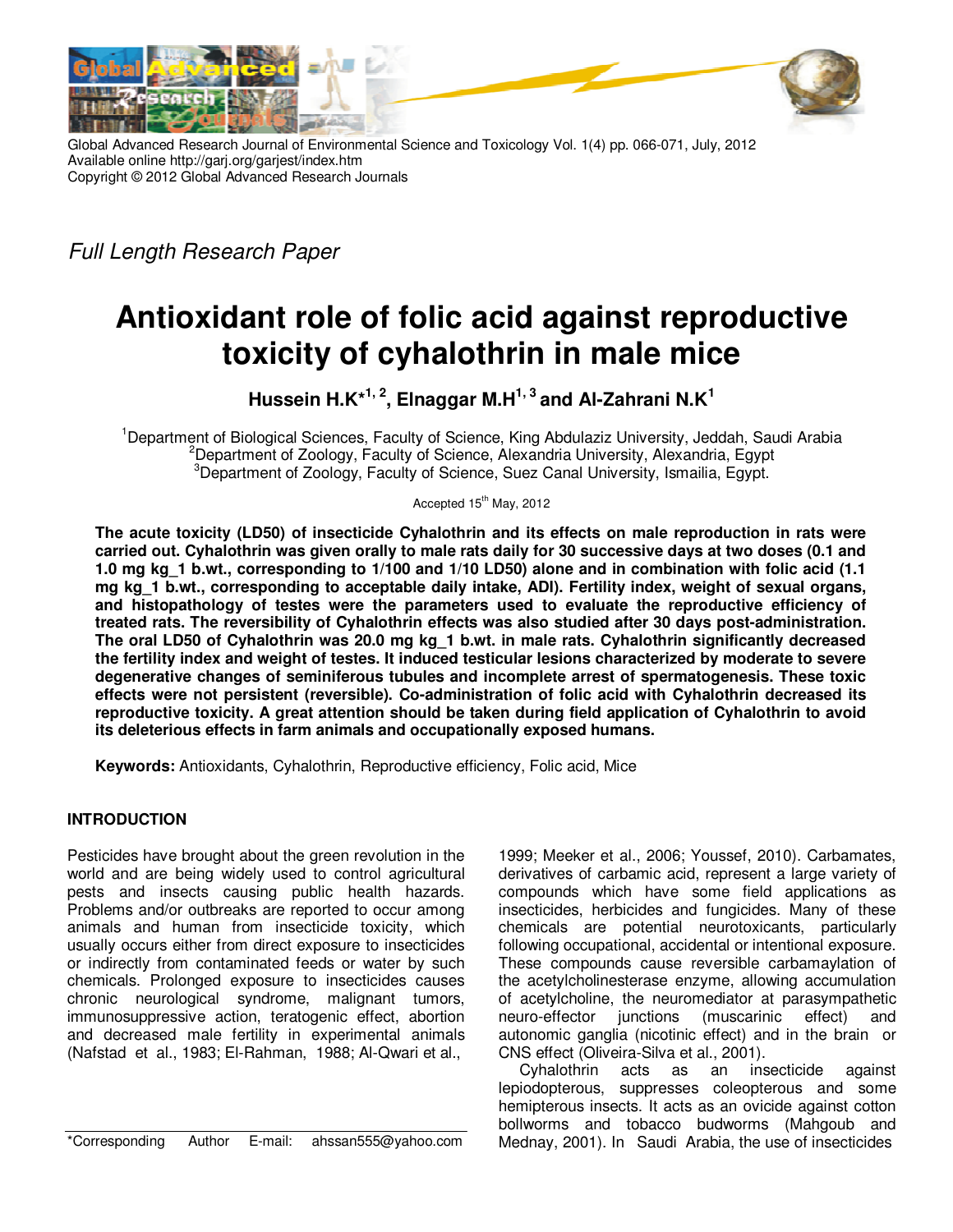represents a great risk because of the huge amounts of insecticides used in the field and the lack of proper protective measures against pollution by these chemicals (El-Rahman, 1988).

Folic acid is necessary for the production of red blood cells and DNA synthesis. Foliate is necessary for normal fertility in men and women as it is important during cell division and growth periods such as infancy and pregnancy. In males, foliate is necessary for spermatogenesis (Kamen, 1997).

The present work aimed to determine the acute oral LD50 of Cyhalothrin insecticide and to examine its toxic effects, alone and in combination with folic acid, on male fertility in rats.

# **MATERIAL AND METHODS**

#### **Insecticide**

Cyhalothrin is a pyrethroid insecticide, an ingredient in the Karate brand of pesticides sold by Syngenta. Cyhalothrin is a fluorinated pyrethrin analog. Lambda-cyhalothrin is a mixture of highly active isomers of cyhalothrin. It was obtained from the stores of Agricultural Pesticides, Jeddah, Saudi Arabia in the form of a pure white crystal powder.

# **Folic acid**

Folic acid (Pteroylglutamic acid, Vit. B-9 or Vit. M) is a water soluble vitamin B member. It was obtained in the form of sodium foliate solution; equivalent of folic acid 5 mg/ml, from El Nahdi Company, Jeddah, Saudi Arabia.

# **Animals**

Male Swiss albino mice (MF1 strain), weighing  $31 \pm 2$  g and 8-10 weeks of age, were selected from inbred colony maintained in the Animal House of King Fahd center of medical research. The animals were kept under controlled hygienic conditions and maintained at a temperature of 25  $\pm$  2  $\degree$ C, relative humidity of 50  $\pm$  5% and photoperiod at 12-h dark/ light. Rats were fed on rat pellets which composed of wheat bran 10%, soy bean powder 44%, net protein 22%, fats 4.7%, fibers 3.3%, fish meal, and molasses, salts (sodium chloride, calcium carbonate, and calcium phosphate). The diet was offered and water was allowed ad libitum during the experiment period. Mice were allowed to acclimatize to the laboratory environment for 7 days before start of the experiment.

# **Acute toxicity experiment**

For estimating the LD50 of cyhalothrin, 50 male Swiss albino mice were distributed into five groups each containing 10 animals. Mice were given orally, by stomach tube, the tested insecticide in graded doses. Toxic symptoms and the number of rats that died in each group after 48 h observation were recorded. The LD50 of cyhalothrin was then calculated according to the method described in Gad and Weil (1982).

# **Fertility index**

Effects of cyhalothrin at two dose levels (1/10 and 1/100 of the LD50) and folic acid at acceptable daily intake (1 mg kg\_1 b.wt.). For estimating the effect of cyhalothrin, folic acid and their combination on male fertility, 60 mature male mice were allocated into six equal groups. The  $1<sup>st</sup>$  group (Control) was given orally 1.0 ml distilled water/day (vehicle) and kept as normal control. The 2<sup>nd</sup> and  $3<sup>rd</sup>$  groups (A and B Groups) were given orally  $1/100$ (0.1 mg kg\_1 b.wt.) and 1/10 (1.0 mg kg\_1 b.wt.) of the LD50 of cyhalothrin, respectively. The  $4^{th}$  group (Group C) of male mice was orally given 20.0 mg kg\_1 b.wt. of folic acid calculated from acceptable daily intake (ADI) in man according to Paget and Barnes (1964) and 1/100 of the LD50 of cyhalothrin. The  $5<sup>th</sup>$  (group D) was given 20.0 mg kg\_1 b.wt. of folic acid and 1/10 of the LD50 of cyhalothrin. The  $6<sup>th</sup>$  one (group E), rats was only orally given 20.0 mg kg\_1 b.wt. of folic acid in the two last groups. Oral administration of the tested compounds continued for 30 consecutive days to cover the spermatogenic states according to Amann (1982). At the end of experiment, the mice were sacrificed and the left testis was removed and weighed. The testes were preserved in 10% neutral formalin solution till processed for histopathological examination (Bearden and Fluquary, 1980; Wilke and Utley, 1987).

# **Histopathological examination**

Testes of the treated mice were taken and fixed in 10% neutral formalin solution. The fixed specimens were then trimmed, washed and dehydrated in ascending grades of alcohol. These specimens were cleared in xylene, embedded in paraffin, sectioned at 4–6 lm thickness and stained with Hematoxylen and Eosin (H and E) then examined microscopically according to Luna (1968).

# **Statistical analysis**

All data were expressed as mean  $\pm$  S.E. and statistical analysis was carried using Student't' test according to Snedecor and Cochran (1986).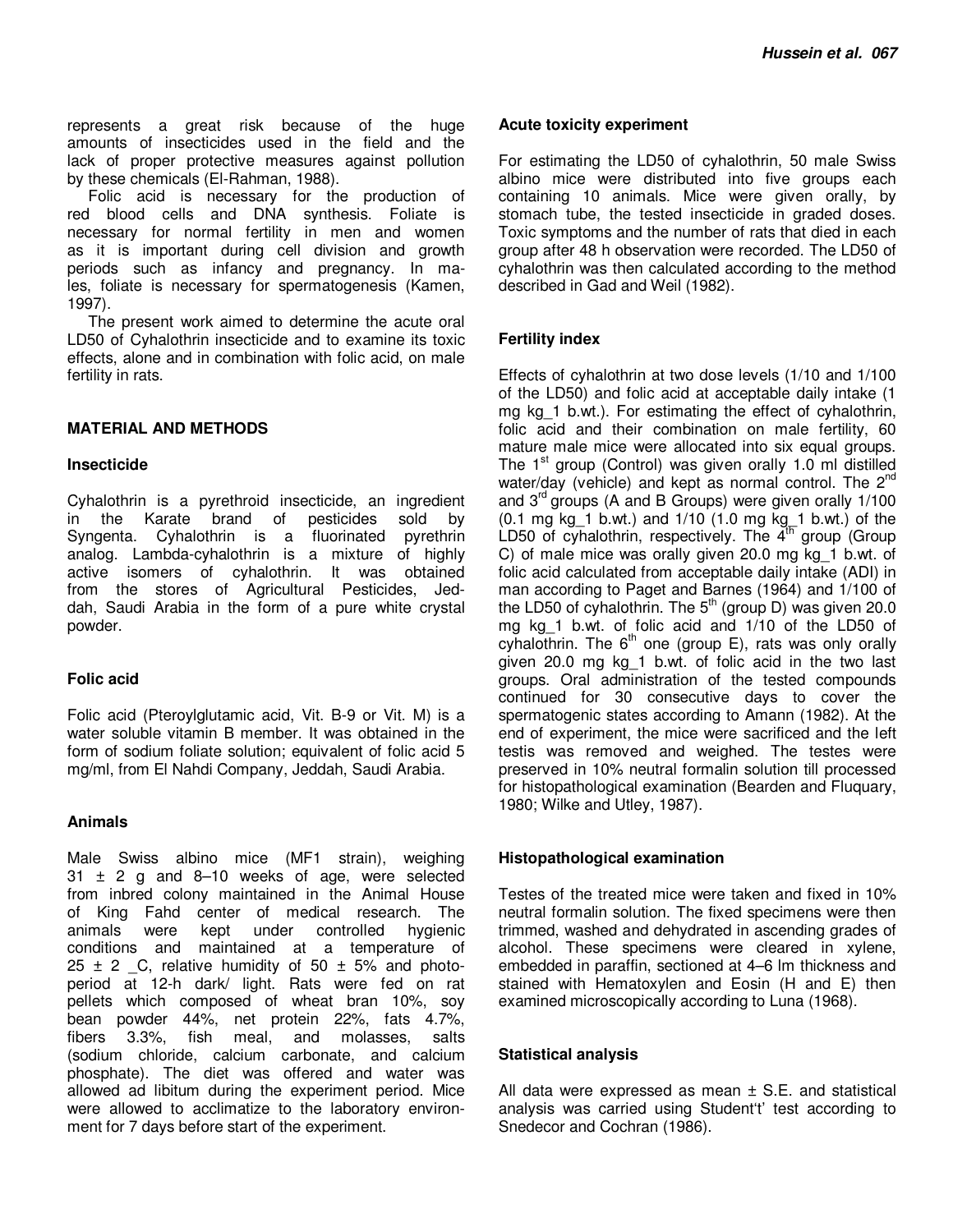| <b>Parameters</b>                                     | <b>Control</b>      | Group A                      | Group B                  | Group C                | <b>Group D</b>          | Group E                |
|-------------------------------------------------------|---------------------|------------------------------|--------------------------|------------------------|-------------------------|------------------------|
| cell<br>Germinal<br>count                             | $9.84 \pm 0.64$     | $9.11 \pm 0.87$ <sup>*</sup> | $7.34 \pm$<br>$0.86**$   | $8.08 \pm 0.62^*$      | $7.96 \pm$<br>0.44      | $9.97 +$<br>$0.21*$    |
| Lydig cell count                                      | $10.97 \pm$<br>1.25 | 10.21 $\pm$<br>$0.82*$       | $8.52 \pm 0.92**$        | $9.40 \pm 0.66^*$      | $8.85 \pm$<br>$0.34*$   | $10.12 \pm$<br>1.25    |
| Primary<br>and<br>secondary<br>Spermatocytes<br>count | 46.11 $\pm$<br>2.58 | 44.78 $\pm$<br>$2.90*$       | 41.39 $\pm$<br>$2.74***$ | 45.18 $\pm$<br>$2.55*$ | 44.11 $\pm$<br>$2.74**$ | 47.09 $\pm$<br>$2.32*$ |
| Seminiferous<br>tubule<br>diameters (um)              | $4.85 \pm 0.36$     | $4.14 \pm 0.47**$            | $3.98 \pm 0.33**$        | 4.11 $\pm$<br>$0.48**$ | $4.02 \pm$<br>$0.41*$   | $4.33 \pm$<br>0.18     |

**Table 1.** Effect of cyhalothrin, folic acid and their combination on testicular measurements of male Swiss albino mice.

Results are presented as Mean ± SD \*p<0.001; \*\*p<0.01; \*\*p<0.001



Figure 1. Testicular structure of the (A) control Rats showing normal and regular seminiferous tubules, (B) Cyhalothrin-treated group B (0.1 mg/kg) showing the pathologic effects in which the structures of the seminiferous tubules were severely damaged and (C) Cyhalothrin -treated group (1.0 mg/kg) in which the thickness of the tubular walls was reduced. The number of germinal cells was greatly decreased with a disturbance in their diameter. X400 (H and E Stain).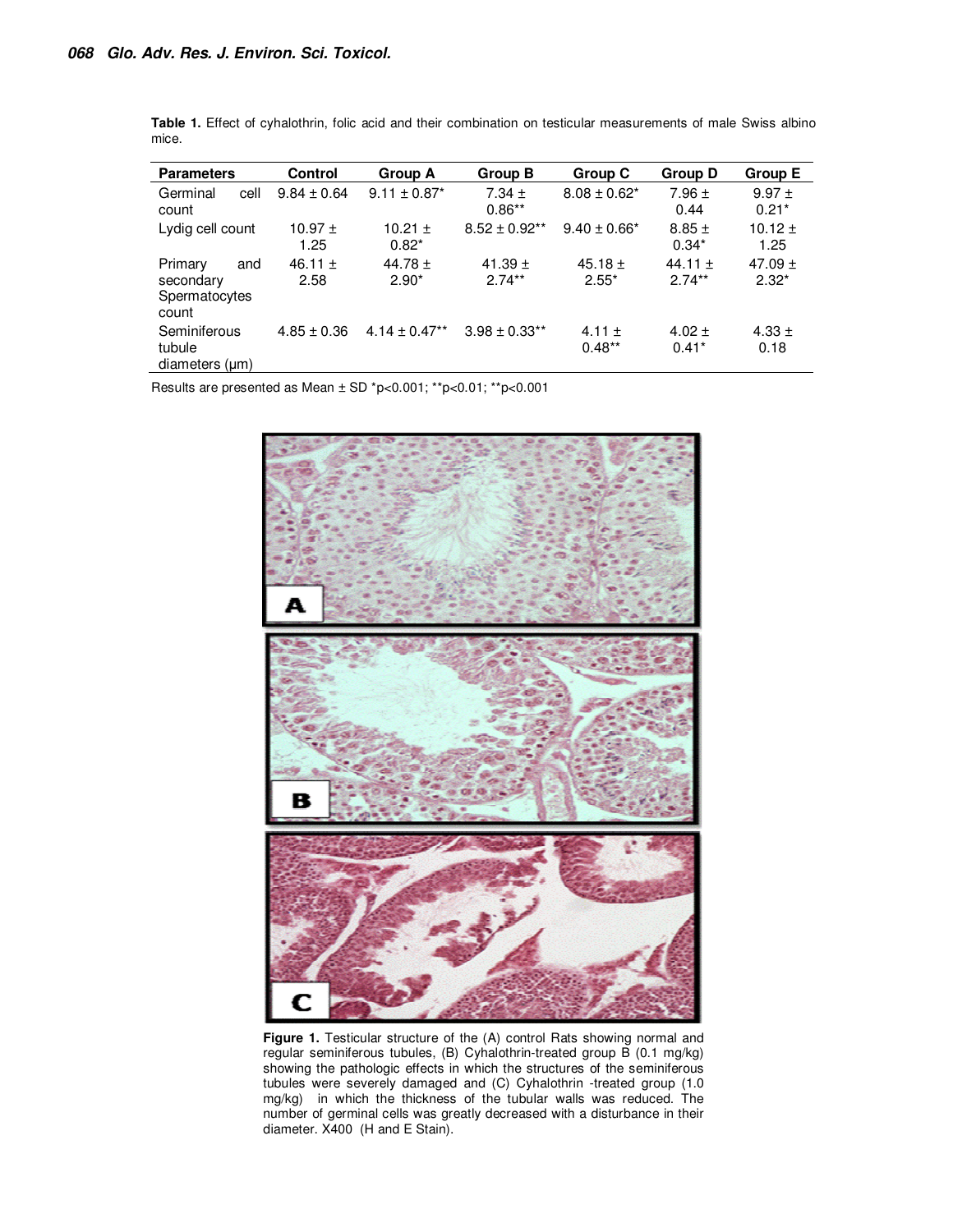# **RESULTS**

Group A showed a significant decrease in the numbers of germinal (p<0.001), Lydig (p<0.001) and spertmatocyte (primary and secondary) cells (p<0.01) when compared to the controls. These differences were highly significant between controls and group B, however, the numbers of spermatocytes in group B were significantly lower than in the control group (Table 1; p<0.01). The numbers of germinal cells, Lydig cells and spermatocytes in group A were significantly lower than those in control [(9.11 vs. 9.84; p<0.001); (10.21 vs. 10.97; p<0.001); (44.78 vs. 46.11; p<0.01)].

The diameters of seminiferous tubules were smaller in groups A and B, but a significant difference was seen only in group A compared to the control group (p<0.01, Table 1). In C and D groups in which the mice were given cyhalothrin and after 2–4 h mice were given ADI of folic acid, all measurements were significantly lower than in the control group. Generally The numbers of germinal cells, Lydig cells, spermatocytes and seminiferous tubules were significantly lower in group D were significantly lower than those in group C (p<0.01, Table 1). In last group (group E), in which rats was only orally given 20.0 mg kg\_1 b.wt. of folic acid, there was no significant difference between this group and control one (Table 1).

 The structures of the seminiferous tubules in cyhalothrin-treatment groups were pathologically damaged (Figures. 1B, C) in comparison to the control group (Figure. 1A). Testicular structure of the control group showing normal and regular seminiferous tubules. Cyhalothrin-treated group B (0.1 mg/kg) showing the pathologic effects in which the structures of the seminiferous tubules were severely damaged and Cyhalothrin -treated group (1.0 mg/kg) in which the thickness of the tubular walls was reduced. The number of germinal cells was greatly decreased with a disturbance in their diameter (Figures. 1 A, B and C).

The seminiferous tubules structure in cyhalothrintreatment groups combined with folic acid was illustrated in (Figure 2). Testicular structure of the low dose cyhalothrin and folic acid rat group showing sustainable normal but irregular seminiferous tubules with large intercellular space (Figure 2A). High dose cyhalothrin and folic acid-treated group showing decrease pathologic effects in which the structures of the seminiferous tubules were slightly damaged with bleeding in intercellular space (Figure 2B). In folic acid -treated group, normal and regular seminiferous tubules were clearly appears. The germinal cells were greatly regulated with normal diameter and mild dilatation of the seminiferous tubules with normal complete spermatogenic series (Figure 2C).

# **DISCUSSION**

Reproductive abnormalities caused by Pyrethroid insecticides have been observed in many vertebrates, such as inhibition of spermatogenesis in fish and mice (Contreras and Bustos-Obregn, 1999; Sobarzo and Bustos-Obregn, 2000; Meijer, 2003). Alteration of germinal cell DNA, seminiferous epithelium and low quality of sperm have been reported previously (Oliveira-Silva et al., 2001; Swan, 2006; Recio-Vega, 2008). Alahyary et al. (2008) have shown that blood glucose and testosterone levels were increased in a Diazinon insecticide treated group compared with a control group, moreover the number of red blood cells (RBC) in the Diazinon group was significantly decreased in comparison with the controls. Dikshith et al (1975) observed mild structural and functional changes in rat testes after a single LD 50 IP dose administration of Diazinon. Dutta and Meijer (2003) investigated the toxic effects of oranophosphorus insecticide on the structure of the testis of bluegill fish. They found a significant change in the germ cells and seminiferous tubule diameters (Dutta and Meijer, 2003). In the present study we found that cyhalothrin had a significant effect on the structure of rat testes.

There was a significant reduction in both seminiferous tubule size and germinal cell count in the cyhalothrin treated groups, especially group A. As germ cells are the essential first step in the process of spermatogenesis, a reduction in their count may hinder the production of viable spermatozoa (Dutta and Meijer, 2003). Contreras et al. (2006) have shown that the number of Leydig cells and steroidogenesis are acutely and deeply damaged by OP injection in mice. In our study the number of Leydig cells was significantly decreased by insecticide treatment. Testicular Leydig cells are the main site of testosterone synthesis (Contreras et al., 2006). This steroidal hormone plays a key role in the maintenance of spermatogenesis, male sex characteristics and fertility (Contreras et al., 2006). As a consequence of impaired Leydig cell activity, male infertility may result (Contreras et al., 2006).

Some studies have shown that a decreased testicular Leydig cell count is associated with decreased testosterone production, which may result in spermatogenic deficiencies (Dutta and Meijer, 2003; Maxwell and Dutta, 2005). All these studies are come in agreement with the present study, Cylalothrin as a pyrethroid insecticide has toxic effects on male reproduction. In our study the toxic effect of Cylalothrin on rat testes in group A was significantly higher than that in group B. These data suggest that the toxic effects of Cylalothrin on rat testes are dose dependent. Although this reproductive dysfunction is typically characterized by disruptions in spermatogenesis and loss of fertility, the actual mechanisms involved in Cylalothrin-induced infertility remain unclear. Kurodak et al. (1992) explained that Diazinon insecticide led to cell injury by mitotic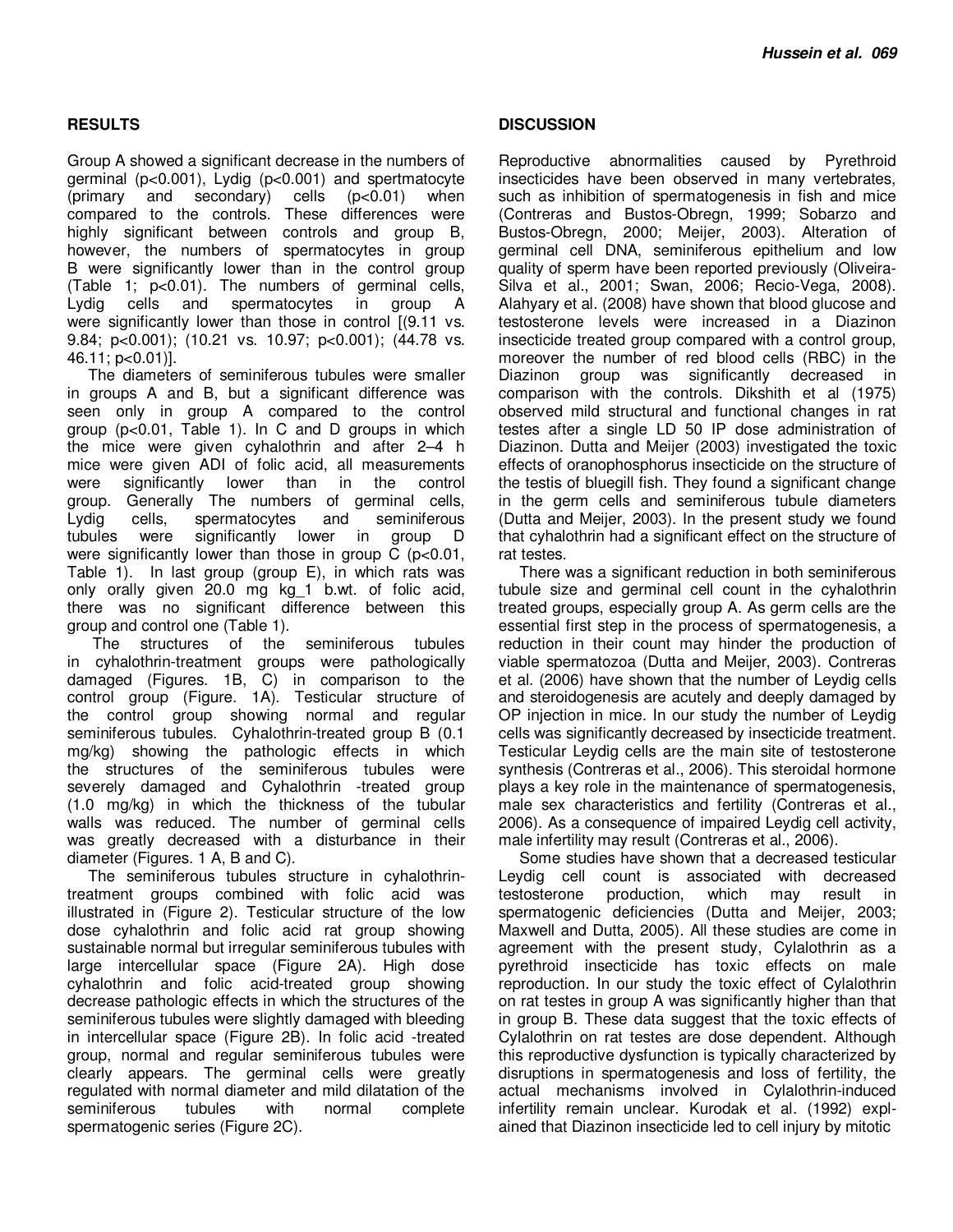

Figure 2. Testicular structure of the (A) Low dose cyhalothrin and folic acid rat group showing sustainable normal but irregular seminiferous tubules with large intercellular space, (B) High dose cyhalothrin and folic acid-treated group showing decrease pathologic effects in which the structures of the seminiferous tubules were slightly damaged with bleeding in intercellular space and (C) Folic acid -treated group (20 mg/kg) showing normal and regular seminiferous The germinal cells was greatly regulated with normal diameter and mild dilatation of the seminiferous tubules with normal complete spermatogenic series. X400 (H and E Stain).

toxicity, chromatin destruction and DNA disturbances. Some research has shown decreased testosterone production by Leydig cells in insecticide treated groups to be one of these mechanisms (Abdel-Aziz et al., 1994; Maxwell and Dutta, 2005; Contreras et al, 2006). The Leydig cells produce the testosterone needed in the seminiferous tubules to induce the differentiation of spermatogonia to spermatozoa (Contreras et al., 2006).

Because testicular Leydig cells play a critical role in male reproductive function, alterations in the Leydig cells could be due to many different pathological or experimental situations associated with spermatogenesis deficiency (Dufau, 1979; Walsh et al., 2000). Reactive oxygen species (ROS) caused by insecticide treatment may be involved in the toxicity of various pesticides (Walsh et al., 2000). Increased ROS may decrease the effective